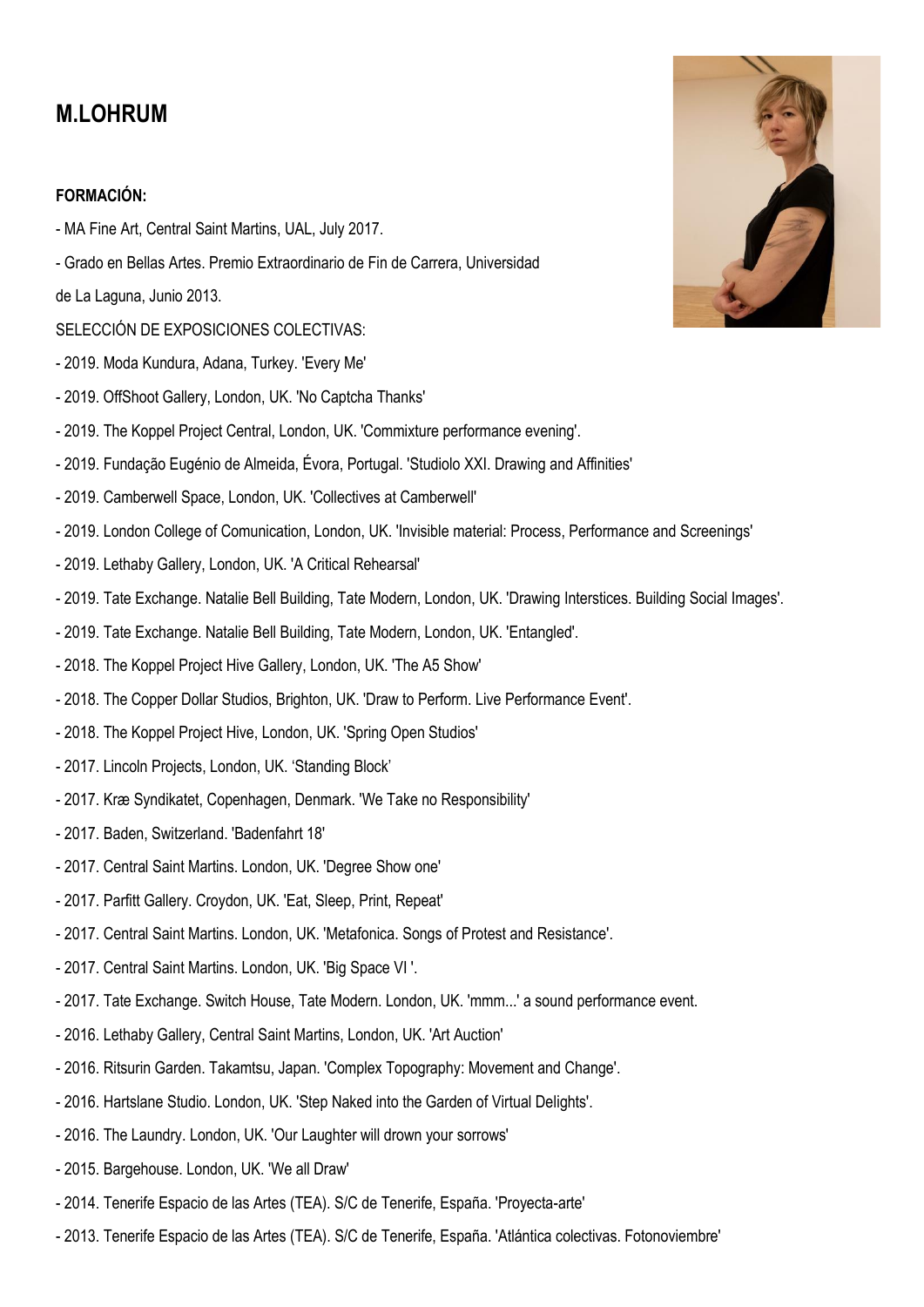- 2013. Centro de Arte La Recova. S/C de Tenerife, España. 'Generación Difusa'.

- 2013. Museo de Antropología e Historia de Tenerife (MAHT) La Laguna, España. 'Fantasmagorías. La presencia de lo ausente. Nuevas apariciones'.

- 2012. Sala de Arte Cabrera Pinto. La Laguna, España. 'El giro académico y el giro de la academia.'

- 2012. Museo de Antropología e Historia de Tenerife (MAHT) La Laguna, España. 'La Mesa'.

- 2012. Sala de Arte Ex-Convento de Santo Domingo. La Laguna, España. 'El concepto material.'

- 2011. Sala de Arte La Caixa. La Laguna, España. 'Y tiro porque me toca.'

- 2010. Museo de Antropología e Historia de Tenerife (MAHT) La Laguna, España. 'Cambio climático y cambio social.'

### **EXPOSICIONES INDIVIDUALES:**

- 2019. TEA (Tenerife Espacio de las Artes). S/C de Tenerife, España, 'Re-Thinking the Trace', patrocinada por Tenerife Espacio de las Artes (TEA).

- 2018. Espacio TEA Candelaria. Candelaria, España. 'Re-Thinking the Trace', patrocinada por Tenerife Espacio de las Artes (TEA).

- 2018. Espacio TEA Garachico. Garachico, España. 'Re-Thinking the Trace', patrocinada por Tenerife Espacio de las Artes (TEA).

- 2014. Espacio Cultural El Tanque. S/C de Tenerife, España. 'Homo Videns - Homo Imago'

- 2014. Ermita de San Miguel. La Laguna, España 'Teatro de lo absurdo'

#### **COMISARIADOS:**

- 2019. Espacio Cultural El Tanque. S/C de Tenerife, España-. 'An Archeology of the Sun',como parte del programa de residencias 'Mind the Gap'.

- 2013. Centro de Arte La Recova. S/C de Tenerife, España. 'Generación Difusa'.

- 2012. Centro social de Bajamar, Spain. 'PromocionArte'.

#### **RESIDENCIAS:**

- 2019. Every Me Residency. Adana, Turkey.
- 2018. D2P Residency. Brighton, UK.
- 2017. Sampling Micro-Residency. CSM MA Art'17 Twitter. London, UK.
- 2016. Tokyo Geidai Residency. Tokyo University of the Arts. Tokyo, Japan.

#### WORKSHOPS IMPARTIDOS:

- 2019. Fundação Eugénio de Almeida, Évora, Portugal. 'Performance and Markmaking'
- 2018. Tate Exchange. Blavatnik Building, Tate Modern, London, UK. 'Nomadic Studio', as part of 'Complex Studio'.

- 2017. Tate Exchange. Switch House, Tate Modern. London, UK. 'Shadow Theatre: Embodying improvisation', as part of 'What is an Art School?'.

- 2016. Local Community Centre. Takamatsu, Japan. Collaboration with Arika Narikiyo and Alisa Holm. 'Hybrid Flowers'

## **CONFERENCIAS:**

- 2019. Fundação Eugénio de Almeida, Évora, Portugal. 'On Performative Traces: The role of Body in Contemporary Drawing'

- 2019. Universidad Complutense de Madrid, España. 'Trazos Performativos: El rol del Cuerpo en el Dibujo Contemporáneo', como parte del congreso de performance 'Acción Spring(t)'.